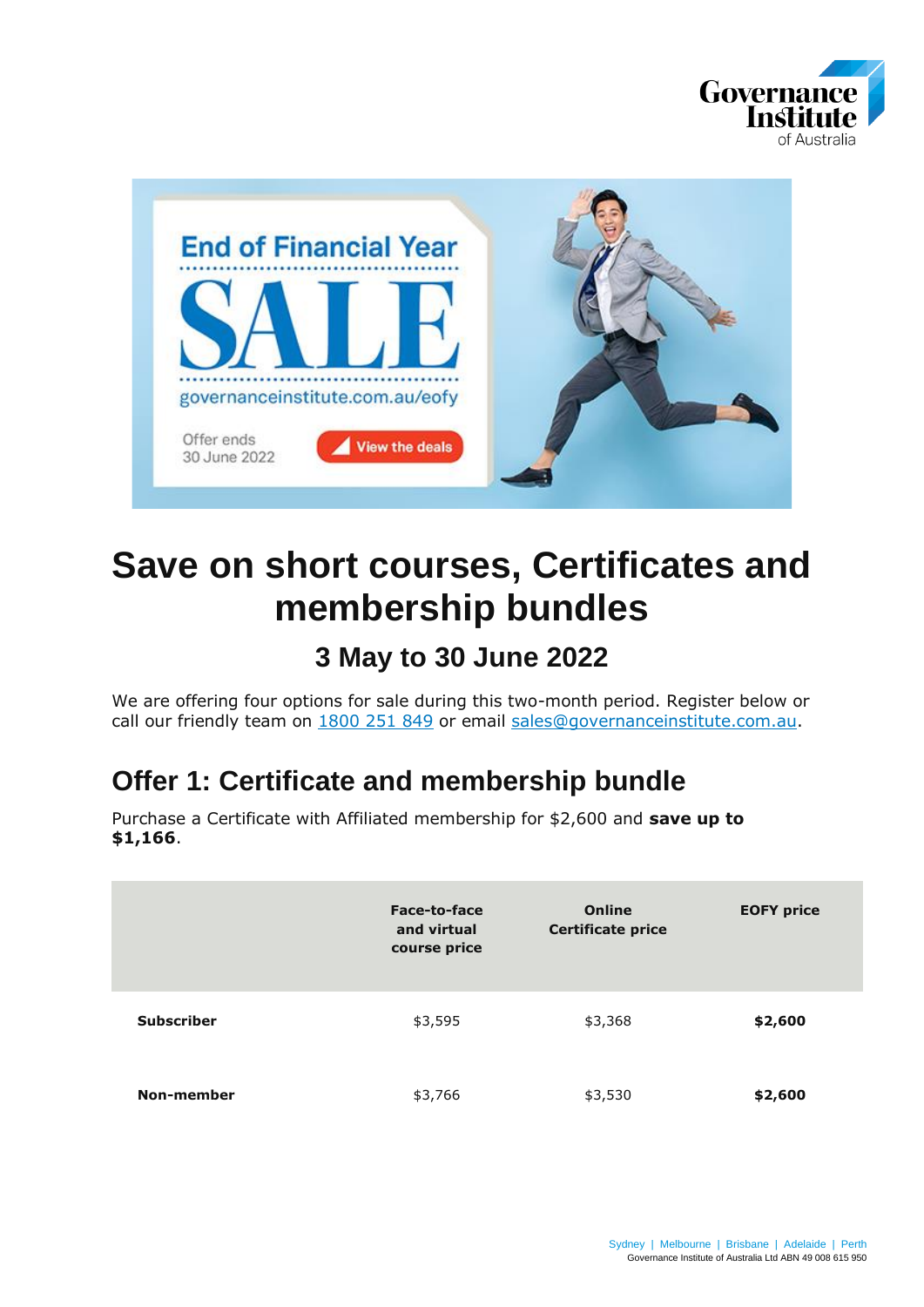Applies to 2022 Affiliate membership only. To be eligible for 2022 Affiliate membership, the Certificate must be completed by 31 August 2022. The sooner you complete your certificate, the longer you have in 2022 to access all of our membership resources and benefits.

- **Step one** find the Certificate for you.
- **Step two** tick the membership bundle register option on the individual Certificate webpage and pay.

A link to submit your online membership application form will be sent to you after you complete the Certificate.

### **[FIND YOUR CERTIFICATE](https://www.governanceinstitute.com.au/courses-events/short-courses-certificates/certificates/)**

## **Offer 2: Short courses and Certificates**

Save up to \$70 on each short course.

## **Short courses**

|                   | <b>Face-to-face and virtual course</b><br>price | <b>Online course</b><br>price | <b>EOFY</b><br>price |
|-------------------|-------------------------------------------------|-------------------------------|----------------------|
| <b>Members</b>    | \$485                                           | \$485                         | \$425                |
| <b>Subscriber</b> | \$575                                           | \$565                         | \$505                |
| Non-<br>member    | \$605                                           | \$595                         | \$535                |

Choose the [short course](https://www.governanceinstitute.com.au/%7BlocalLink:13675%7D) which is right for you.

#### **[PURCHASE NOW](https://www.governanceinstitute.com.au/courses-events/calendar-of-events?DateFrom=2022-05-03&DateTo=2022-11-03&CalendarType=ShortCourses)**

## **Certificates**

Purchase a Certificate (comprising six short courses) at the discounted price.

| <b>Face-to-face and virtual course</b> | <b>Online course</b> | <b>EOFY</b> |
|----------------------------------------|----------------------|-------------|
|                                        |                      |             |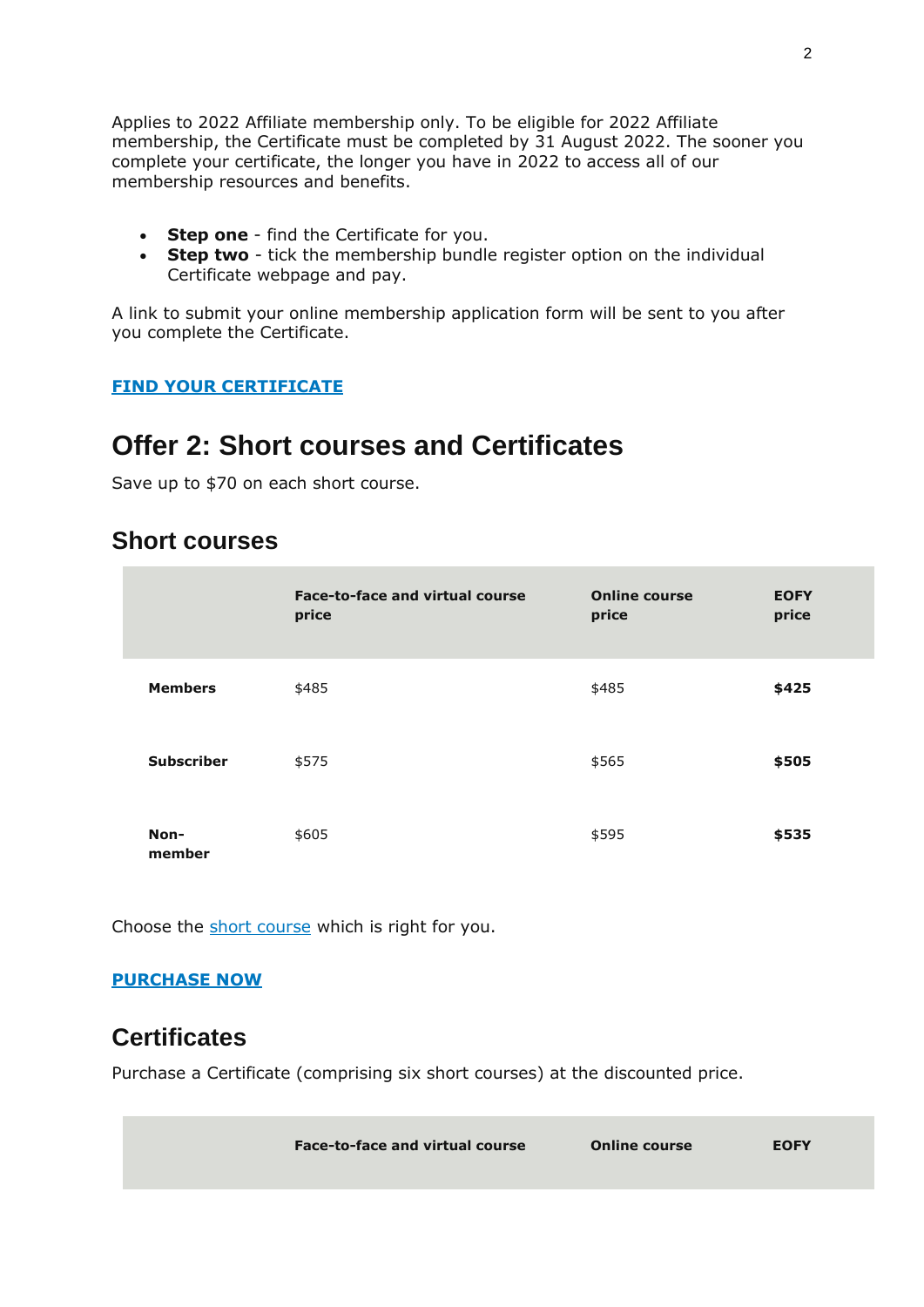|                   | price   | price   | price   |
|-------------------|---------|---------|---------|
| <b>Members</b>    | \$2,765 | \$2,619 | \$2,550 |
| <b>Subscriber</b> | \$3,278 | \$3,051 | \$3,030 |
| Non-<br>member    | \$3,449 | \$3,213 | \$3,210 |

### **[PURCHASE NOW](https://www.governanceinstitute.com.au/courses-events/short-courses-certificates/certificates/)**

# **Offer 3: In-house training**

Build your team's effectiveness — tailored for you and now at a reduced price.

|              | <b>In-house price</b> | <b>EOFY price</b> |
|--------------|-----------------------|-------------------|
| Short course | \$6,400               | \$5,500           |
| Certificate  | \$33,000              | \$30,800          |

In-house course delivery to be completed by 31 October 2022. Our staff are ready to help. Email [training@governanceinstitute.com.au](mailto:training@governanceinstitute.com.au) or call 1800 251 849.

### **[MORE INFORMATION](https://www.governanceinstitute.com.au/for-business/corporate-governance-solutions/in-house-training/)**

## **Offer 4: Effective Director Course**

Explore the role of the director and board at this three-day course.

Register to attend and receive a complimentary online course **Financial Analysis for Officers and Directors** to support your financial literacy requirements as a director or an executive reporting into a board.